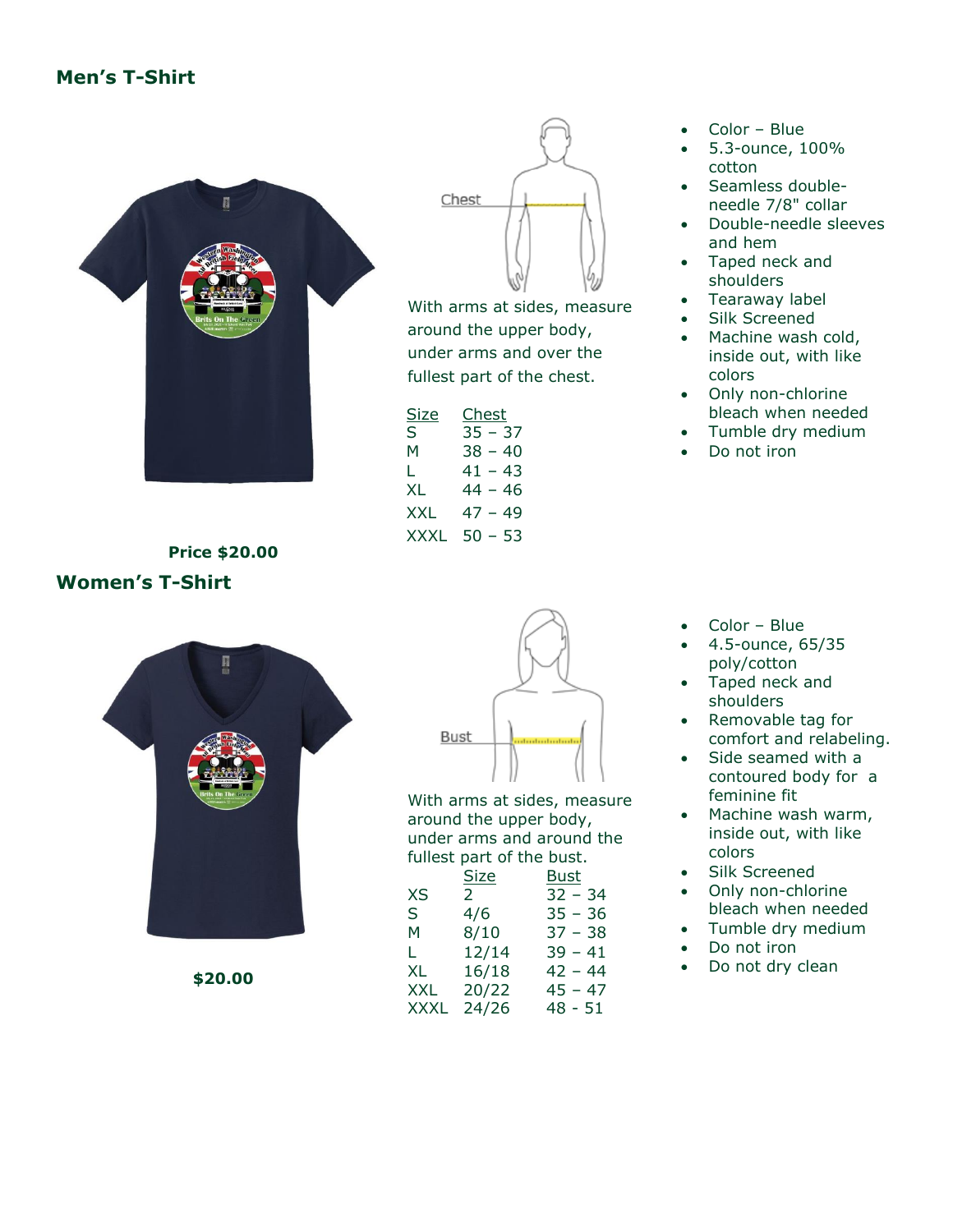### **Long-Sleeve T-Shirt**





With arms at sides, measure around the upper body, under arms and over the fullest part of the chest.

| Size        | Chest     |
|-------------|-----------|
| S           | $35 - 37$ |
| м           | $38 - 40$ |
| L           | $41 - 43$ |
| XL          | 44 – 46   |
| XXL         | $47 - 49$ |
| <b>XXXL</b> | $50 - 53$ |

- Color Blue
- 5.3-ounce, 100% cotton
- Double-needle neck and hem
- Tearaway label
- Taped neck and shoulders
- Seamless doubleneedle 7/8" collar
- Rib knit cuffs
- Silked Screened
- Machine wash cold, inside out, with like colors
- Only non-chlorine bleach when needed
- Tumble dry medium
- Do not iron

**\$25.00**

#### **Men's Polo Shirt**



**\$40.00**



With arms at sides, measure around the upper body, under arms and over the fullest part of the chest.

| <b>Size</b> | Chest     |
|-------------|-----------|
| XS          | $32 - 34$ |
| S           | $35 - 37$ |
| м           | $38 - 40$ |
| L           | 41 – 43   |
| XL          | 44 – 46   |
| <b>XXL</b>  | $47 - 49$ |
| XXXL        | $50 - 53$ |
|             |           |

- Color Blue
- 7-ounce, 100% ring spun combed cotton heavyweight pique
- Double-needle stitching throughout
- Flat knit collar and cuffs
- Horn-tone buttons
- Locker patch
- **Embroidered**
- Side vents
- Machine wash cold with like colors
- Do not bleach
- Tumble dry low
- Warm iron if necessary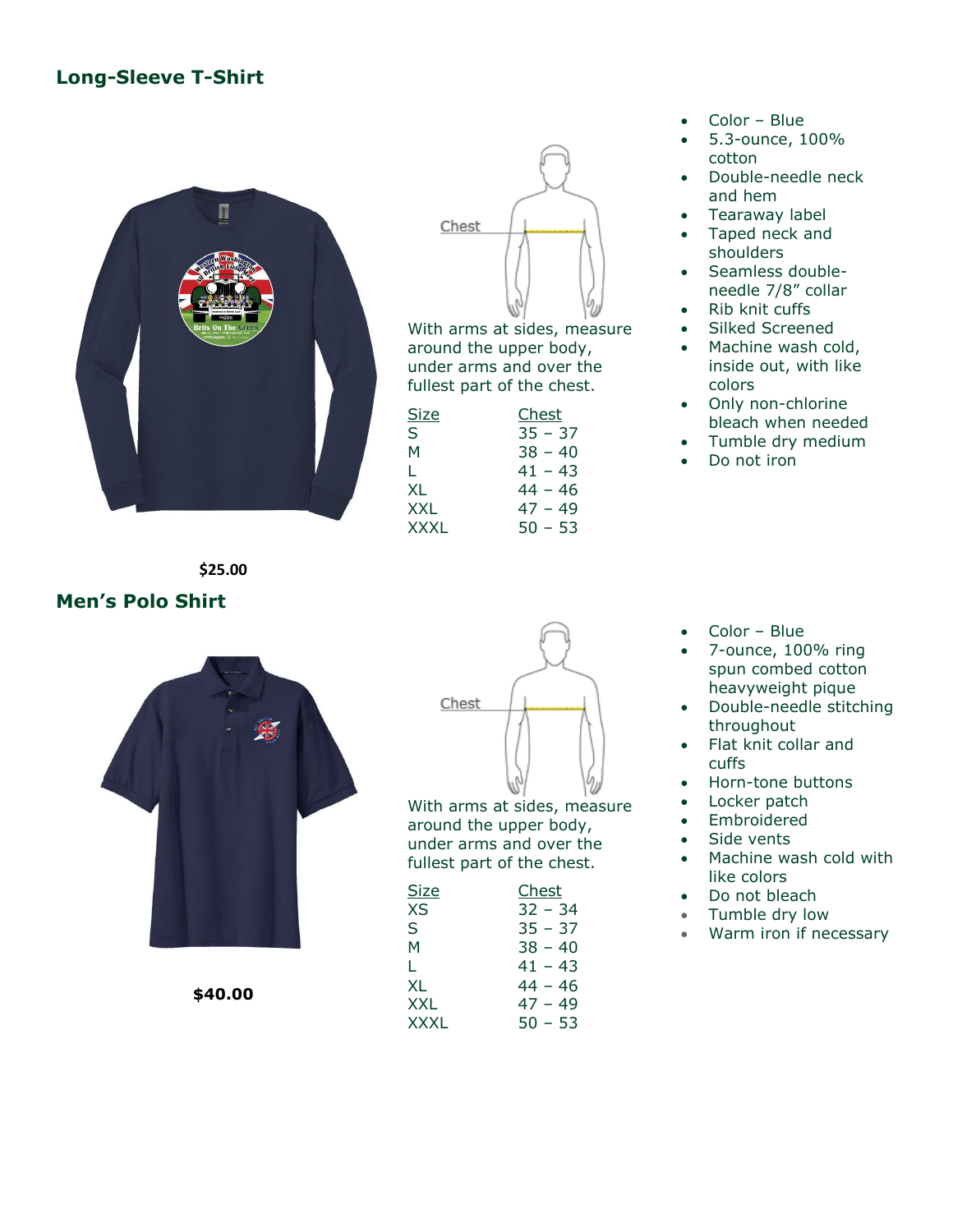#### **Women's Polo Shirt**



**\$40.00**



With arms at sides, measure around the upper body, under arms and around the fullest part of the bust.

|      | Size  | Bust      |
|------|-------|-----------|
| XS   | 2     | $32 - 34$ |
| S.   | 4/6   | $35 - 36$ |
| м    | 8/10  | $37 - 38$ |
| L.   | 12/14 | $39 - 41$ |
| XL.  | 16/18 | 42 - 44   |
| XXL. | 20/22 | 45 – 47   |
| XXXL | 24/26 | $48 - 51$ |

- Color Blue
- 7-ounce, 100% ring spun combed cotton heavyweight pique
- Garment washed for softness
- Flat knit collar and cuffs
- Horn-tone buttons
- Locker patch
- Embroidered
- Side vents
- Machine wash cold with like colors
- Do not bleach
- Tumble dry low

Warm iron if necessary

# **Men's Denim Shirt**



**\$40.00**



With arms at sides, measure around the upper body, under arms and over the fullest part of the chest.

| <u>Size</u> | Chest     |
|-------------|-----------|
| XS          | 32 - 34   |
| S.          | 35 – 37   |
| M           | $38 - 40$ |
| L.          | $41 - 43$ |
| XL          | $44 - 46$ |
| XXL         | $47 - 49$ |
| XXXL        | 50 – 53   |

- 7.5-ounce, 100% cotton
- Double-and triple-needle stitching
- Button-down collar
- Horn-tone buttons
- Left chest pocket
- Rounded adjustable cuffs
- Embroidered
- Machine wash cold with like colors
- Do not bleach
- Tumble dry low
- Warm iron if necessary